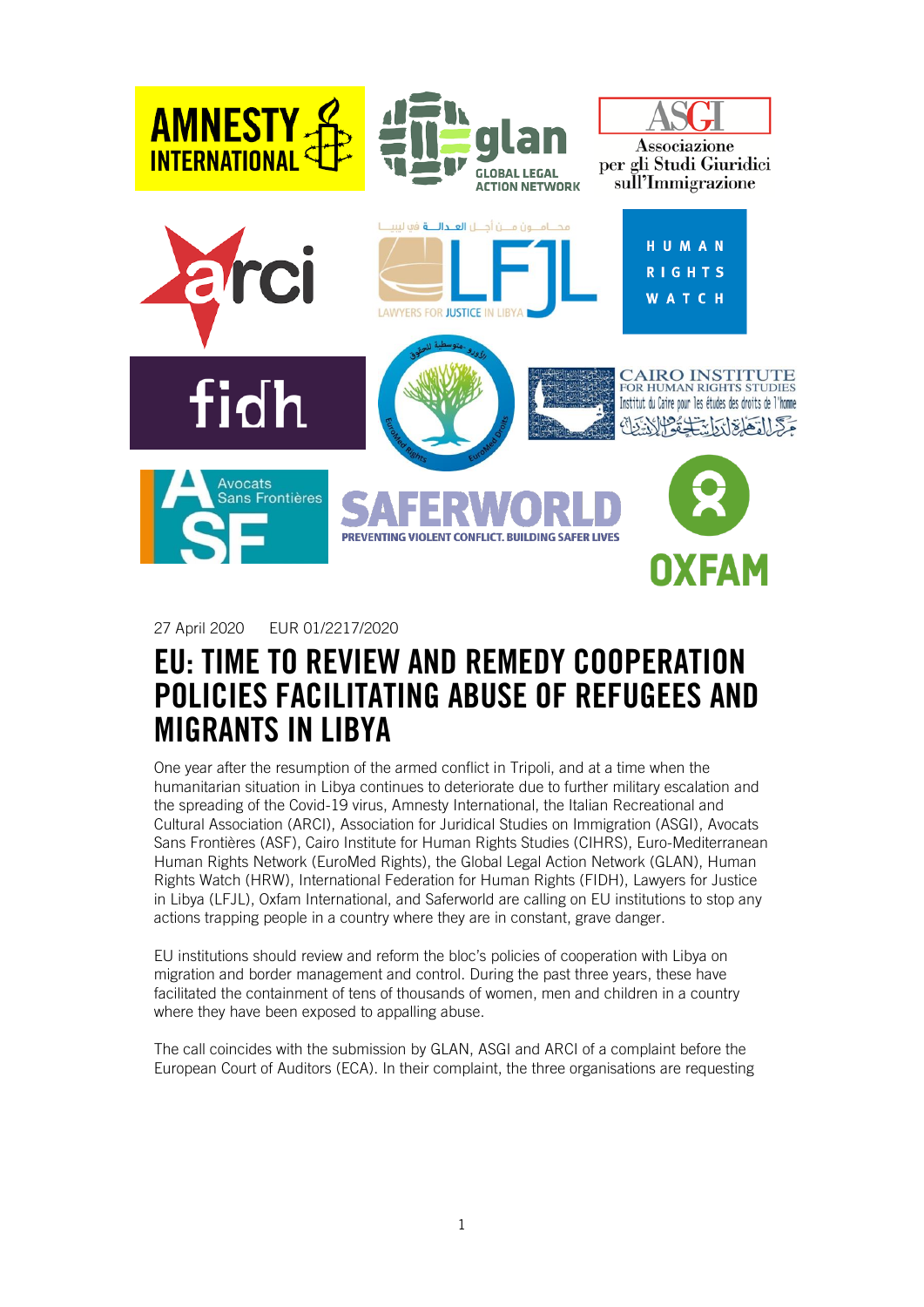the body to launch an audit into EU's cooperation with Libya. Such an audit would seek to determine whether the EU has breached its financial regulations, as well as its human rights obligations, in its support for Libyan border management.

## THE EU COOPERATION WITH LIBYA ON BORDER CONTROL AND ITS **CONSEQUENCES**

EU Member States and Institutions have long responded to the arrival of refugees and migrants, crossing the central Mediterranean on unseaworthy and overcrowded boats, by cooperating with Libyan authorities to stop departures and ensure that people rescued or intercepted at sea would be disembarked in Libya. In recent years, this policy has been pursued through new and numerous means, including the provision of training, speedboats, equipment and various forms of assistance to Libyan authorities such as the Libyan Coast Guard and Port Security (LCGPS, under the Ministry of Defence) and the General Administration for Coastal Security (GACS, under the Ministry of Interior), both under Libya's Government of National Accord (GNA).

EU institutions have played a key role in the definition and execution of this strategy. While significant resources have been invested in projects aimed at alleviating the suffering of refugees and migrants stranded in Libya, and remain central to EU public communications on the topic, EU actions have nonetheless facilitated and perpetuated this policy of containment. The contained people have become victims of human rights violations and abuse, including indefinite, arbitrary detention and cruel, inhuman and degrading treatment, which such cosmetic measures have not remedied.

Indeed, the overall policy of cooperation with the Libyan authorities on border control and management has been designed and consistently implemented at the EU level. It started with the launch of the EU Border Assistance Mission in Libya (EUBAM) in 2013, with the goal to support the Libyan authorities in improving and developing the security of the country's borders.<sup>1</sup> It continued with the modification of the mandate of naval operation EunavforMed Sophia, tasked since June 2016<sup>2</sup> to train members of the Libyan Coast Guard. It expanded with the Joint Communication by the European Commission and the High Representative for Foreign Affairs, dated 25 January 2017, indicating action to step up the capacity of the Libyan Coast Guard as a key priority.<sup>3</sup> The strategy was completed through the Malta Declaration, <sup>4</sup> of 3 February 2017, which explicitly indicated "training, equipment and support to the Libyan national coast guard and other relevant agencies" as its first priority. Crucially, this declaration also affirmed the intention to strengthen the mainstreaming of migration within the EU's official development assistance for Africa, including through the mobilization of resources under the EU Emergency trust fund for stability and addressing root causes of

- <https://www.consilium.europa.eu/en/press/press-releases/2016/06/20/fac-eunavfor-med-sophia/>
- <sup>3</sup> [https://ec.europa.eu/home-affairs/sites/homeaffairs/files/what-we-do/policies/european-agenda-migration/proposal-](https://ec.europa.eu/home-affairs/sites/homeaffairs/files/what-we-do/policies/european-agenda-migration/proposal-implementation-package/docs/20170125_migration_on_the_central_mediterranean_route_-_managing_flows_saving_lives_en.pdf)
- [implementation-package/docs/20170125\\_migration\\_on\\_the\\_central\\_mediterranean\\_route\\_-\\_managing\\_flows\\_saving\\_lives\\_en.pdf](https://ec.europa.eu/home-affairs/sites/homeaffairs/files/what-we-do/policies/european-agenda-migration/proposal-implementation-package/docs/20170125_migration_on_the_central_mediterranean_route_-_managing_flows_saving_lives_en.pdf) <sup>4</sup> <https://www.consilium.europa.eu/en/press/press-releases/2017/02/03/malta-declaration/>

<sup>&</sup>lt;sup>1</sup> [https://eeas.europa.eu/csdp-missions-operations/eubam-libya/3859/about-eu-border-assistance-mission-libya-eubam\\_en](https://eeas.europa.eu/csdp-missions-operations/eubam-libya/3859/about-eu-border-assistance-mission-libya-eubam_en)

<sup>2</sup> EUNAVFOR MED Operation Sophia: mandate extended by one year, two new tasks added, 20 June 2016,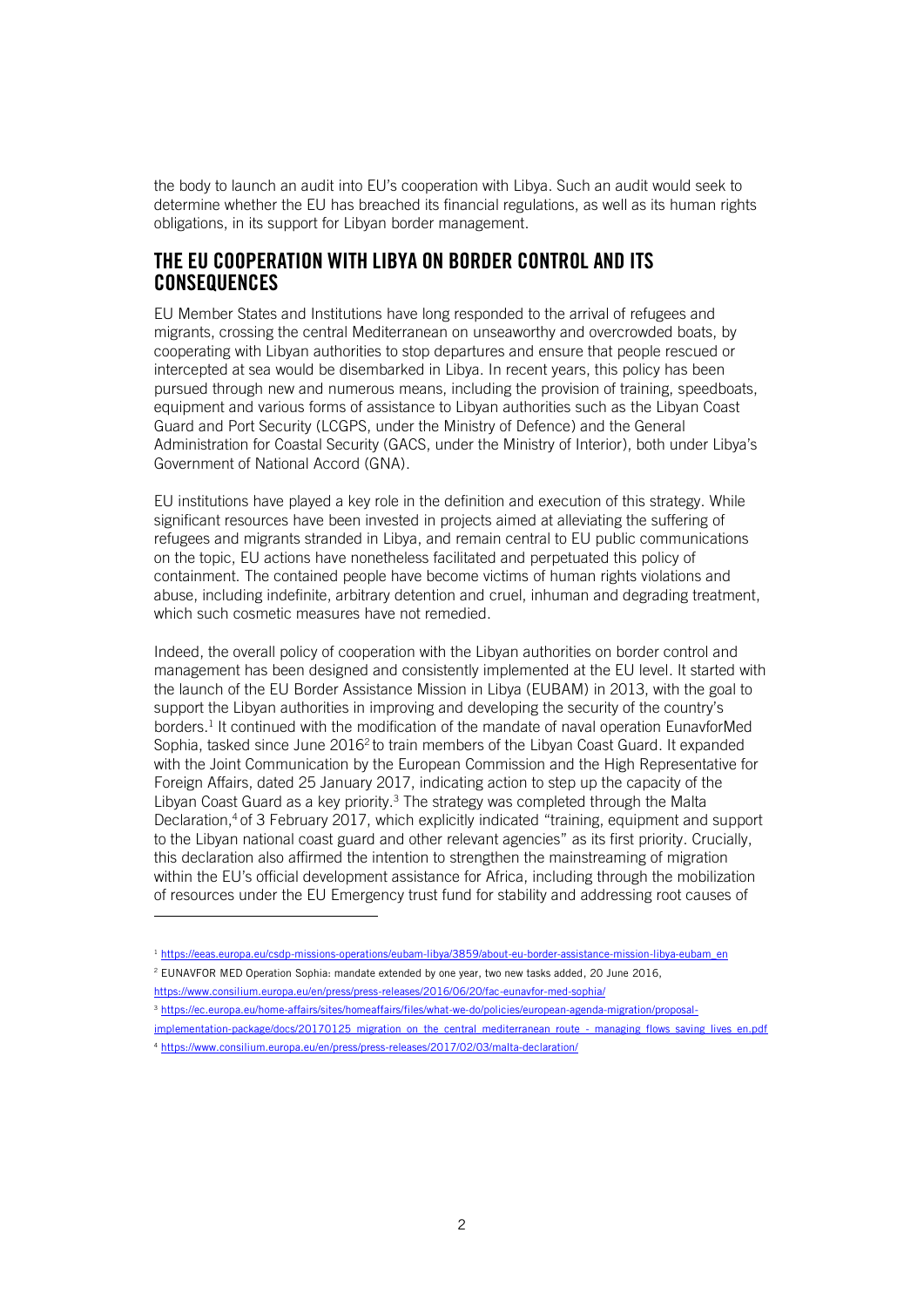irregular migration and displaced persons in Africa (EUTFA).

The EU has then concretely implemented this strategy through the funding of specific projects, in particular the project "Support to Integrated border and migration management in Libya" (IBM project), launched in July 2017 and funded by the EUTFA with a total of €91.3m. <sup>5</sup> The project has focused almost entirely on enhancing the operational capacity of Libyan authorities in maritime surveillance: assisting with the supply and maintenance of speedboats; setting up basic facilities to coordinate operations and planning the establishment of fully-fledged operational rooms; and supporting the definition of a Libyan Search and Rescue Region, declared by Libya in December 2017. This, notwithstanding the fact that the country cannot be considered a place of safety for the disembarkation of people rescued at sea, a fact that even the Libyan authorities admitted earlier this month. It should also be noted that, despite the assistance provided, Libya has been unable to attend to this rescue area and has benefited from extensive and decisive support from Italy to coordinate maritime operations, including many triggered following sightings by EU assets. 6

While this strategy has achieved its objective of drastically reducing the number of people reaching Europe via the central Mediterranean – as well as the absolute number of deaths at sea, given the plummeting departures – it has also led to dramatic human consequences. Following disembarkation in Libya, since 2016 tens of thousands of women, men and children have been transferred to detention centres nominally under the control of the Libyan Ministry of Interior, where people have been detained arbitrarily for an indeterminate period of time, and where inhumane conditions and overcrowding are accompanied by the prevalence of torture and other ill-treatment. Cases of beatings, sexual violence, exploitation, forced labour, unlawful killings, and deaths in custody due to inadequate medical treatment or lack of adequate food, have been widely documented. Even outside of detention centres, refugees and migrants are constantly exposed to the risk of kidnappings, robberies, trafficking and exploitation.<sup>7</sup>

The already dire humanitarian situation has been compounded, in recent weeks, by newly escalating violence in Tripoli as well as by the spreading of Covid-19 disease. All parties to the conflict, including the GNA and the Libyan National Army (LNA), have committed serious violations of international humanitarian law. Indiscriminate attacks have resulted in deaths among civilians, including dozens of refugees and migrants killed in the bombing of the detention centre of Tajoura, near Tripoli, in July 2019.<sup>8</sup> The risk of an escalation of violence in

<sup>5</sup> <https://ec.europa.eu/trustfundforafrica/region/north-africa/libya>

<sup>6</sup> <https://www.theguardian.com/world/2020/mar/12/revealed-the-great-european-refugee-scandal>

<sup>7</sup> UN, *Report of the Secretary-General António Guterres on the United Nations Support Mission in Libya*, 15 January 2020, [https://unsmil.unmissions.org/sites/default/files/sg\\_report\\_to\\_sc\\_15\\_january\\_2020\\_eng.pdf](https://unsmil.unmissions.org/sites/default/files/sg_report_to_sc_15_january_2020_eng.pdf)

Amnesty International, *Libya's dark web of collusion: Abuses against Europe-bound refugees and migrants*, December 2017, <https://www.amnesty.org/en/documents/mde19/7561/2017/en/>

Human Rights Watch, *No Escape from Hell: EU Policies Contribute to Abuse of Migrants in Libya*, January 2019, <https://www.hrw.org/report/2019/01/21/no-escape-hell/eu-policies-contribute-abuse-migrants-libya>

<sup>&</sup>lt;sup>8</sup> Amnesty International, *Libya's relentless militia war: Civilians harmed in the battle for Tripoli, April-August 2019*, October 2019, https://www.amnesty.org/en/documents/mde19/1201/2019/en/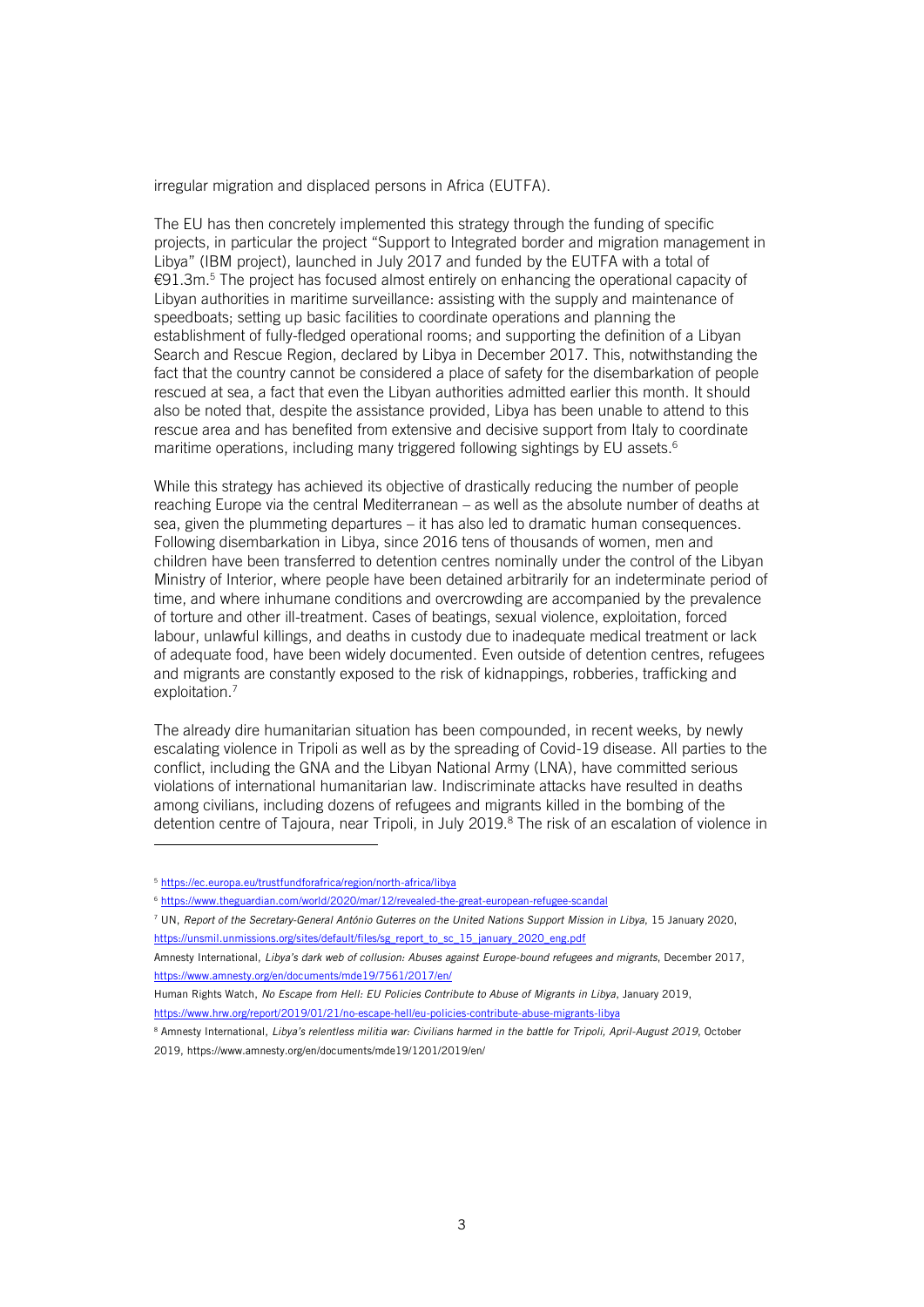Libya due to the fragile political situation should have been foreseen by EU decision-makers.

Many risks were well-known by EU Member States' and institutions' officials when designing the cooperation with Libya. In particular, the systematic human rights violations in detention centres – the very centres where Libyan authorities detain people who, with EU support, they intercept at sea – have been documented widely for a number of years, including by UN agencies who have also attempted to respond to such risks through human rights due diligence steps and the adoption of restrictive measures on their programmes.<sup>9</sup>

While fully conscious of the horrific violations and abuses experienced by refugees and migrants taken to Libya, EU institutions have undertaken to implement the above-mentioned strategy for the past four years. The EU has thus contributed to the disembarkation in Libya and transfer to detention centres of tens of thousands of women, men and children. What is more, taking into account the 2012 European Court of Human Rights decision in the case *Hirsi Jamaa and Others v. Italy*, ruling that maritime pushbacks towards Libya breach the European Convention on Human Rights – this strategy has been designed to circumvent responsibility under international and EU laws, in multiple ways.<sup>10</sup> First, the focus on the capacity-building of the LCGPS is meant to ensure that people are intercepted at sea and subsequently disembarked in Libya by non-European actors – since both international and EU law prohibit the transfer of anyone to a country where their rights and freedoms are at serious risk. Second, EU institutions have tried to minimise the EU's direct involvement and deflect attention from their responsibility for the serious abuses they have contributed to by focusing on funding projects implemented primarily by Member States. Finally, by transferring European development and other aid resources into the EUTFA, a fund that can be used with reduced transparency and limited supervision, and then using those funds to realize projects such as IBM, they have reduced avenues for holding decision-makers to account for the harmful contributions made by such actions.

## THE COMPLAINT BEFORE THE EUROPEAN COURT OF AUDITORS

On 27 April 2020, GLAN, ASGI, and ARCI submitted a complaint before the European Court of Auditors, the EU body responsible for auditing the use and management of the EU budget.

The complaint was drafted based on an expert opinion by academic experts on EU budget and development laws, Prof Dr Phillip Dann and Dr Michael Riegner of Humboldt University and Ms Lena Zagst of Hamburg University, published alongside the complaint. Following close to a year's efforts to obtain information from various EU institutions about the use of EU

UNHCR, *Position on returns to Libya (Update II)*, September 2018,<https://www.refworld.org/pdfid/5b8d02314.pdf> and *Position on returns to* Libya (Update I), October 2015[, https://www.refworld.org/docid/561cd8804.html](https://www.refworld.org/docid/561cd8804.html)

<sup>9</sup> See, among many others:

UN Support Mission in Libya and Office of the UN High Commissioner for Human Rights, *"Desperate and Dangerous": Report on the human rights situation of migrants and refugees in Libya*, 20 December 2018,

<https://www.ohchr.org/Documents/Countries/LY/LibyaMigrationReport.pdf> and *"Detained and dehumanised": Report on human rights abuses against migrants in Libya*, 13 December 2016,

[https://www.ohchr.org/Documents/Countries/LY/DetainedAndDehumanised\\_en.pdf](https://www.ohchr.org/Documents/Countries/LY/DetainedAndDehumanised_en.pdf)

<sup>10</sup> http://hudoc.echr.coe.int/eng?i=001-109231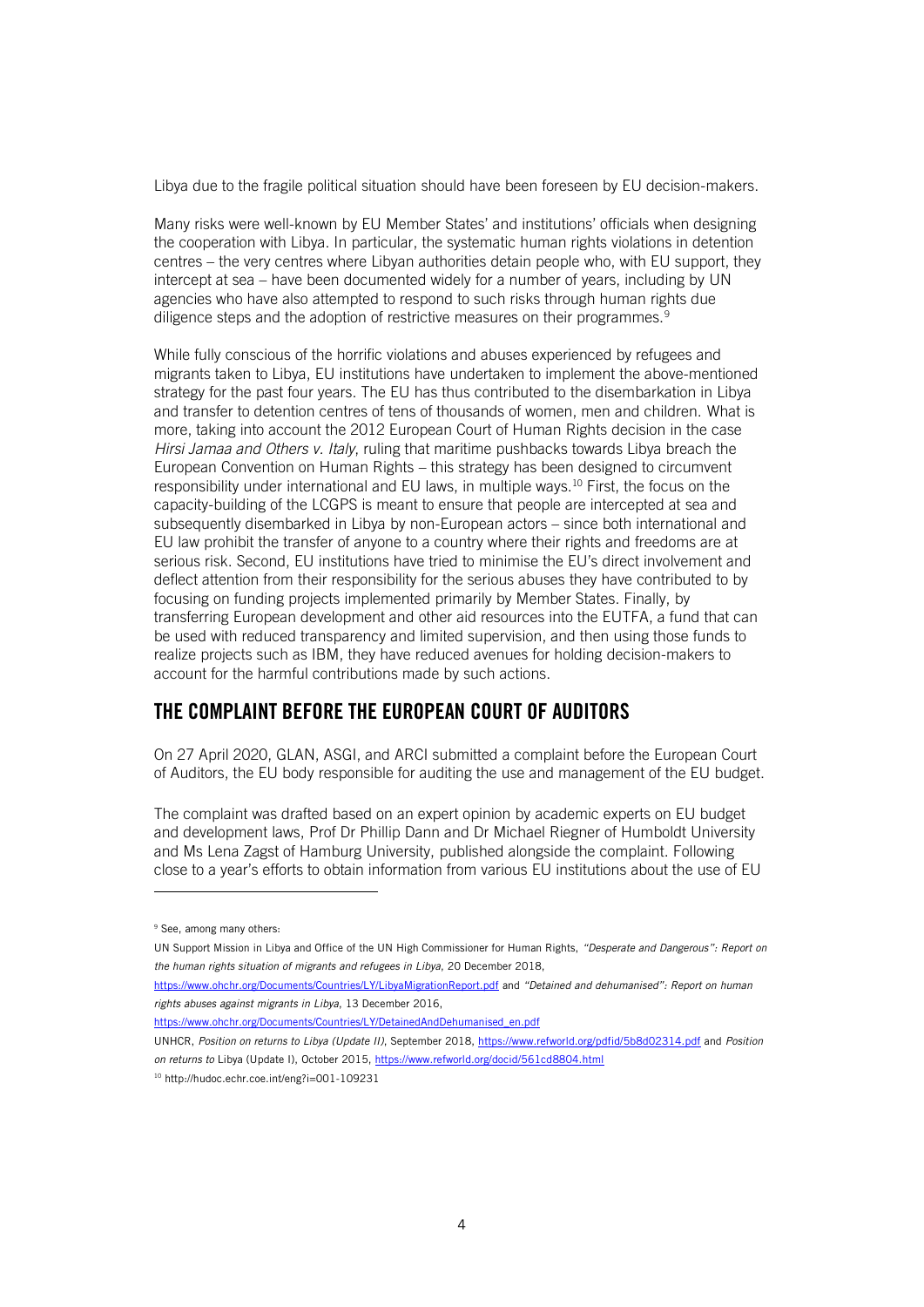funds, the complaint argues that EU funds used to implement the EU's migration policy have been mismanaged, in breach of EU laws governing the EU budget, and with consequences for the EU and its Member States under international law. The complaint claims that the European Commission has failed to uphold its obligations under EU law to ensure that it is not acquiescing or contributing to serious human rights violations. In particular, it argues that provision of financial means to implement projects resulting in return to and containment in Libya of people at risk of human rights abuse, with knowledge of these consequences and in the absence of any legally required measures to mitigate such risks, engages the responsibility of the EU institutions. The complaint is unique insofar as it specifically addresses the responsibilities of EU institutions relevant to the use of EU funds in such projects, linking their financial disbursements and human rights obligations. Crucially, it is filed in the context of several previous and ongoing litigation efforts before domestic and regional courts and international bodies, including the European Court of Human Rights and the UN Human Rights Committee.

The complaint calls on the ECA to launch an audit into the IBM programme for the misuse of EU funds and for its harmful impacts on human rights. The complaint argues, based on EU financial legislation, the illegality of the IBM programme due to inconsistency with the permissible funding objectives for development and other underlying funds disbursed by the EUTFA. Specifically, the use of EU funds in the IBM programme contravenes the obligation to follow legal requirements for the use of such funds, to ensure that use 'does no harm', and is compliant with EU law regarding sound financial management principles of effectiveness, efficiency and transparency. The arguments are based on the appended legal opinion and supported by information specific to the IBM programme researched and analysed by the groups.

The human rights impact of the funding is particularly severe due to the fact that the IBM programme, now in its second phase, which is set to last until late 2021, is being implemented without any conditionality or restriction on the use of funding or review of funded activities, and without a human rights review or monitoring of the human rights impact. EU and international law, the complaint argues, requires that the EU and its Member States make the implementation of the programme conditional on the closure of detention centres and the enactment of asylum laws by Libyan authorities, amongst other concrete and verifiable steps. The programme should also provide for robust and effective review mechanisms that could result in its suspension if conditions are not respected.

There is no doubt that EU institutions have been long aware of the risks involved in cooperating with Libyan authorities on border control and management. A recent investigation by The Guardian revealed how in early 2019 the Director of Frontex, Fabrice Leggeri, wrote to Paraskevi Michou, the Director-General of the Directorate-General for Migration and Home Affairs in the European Commission, outlining issues arising from sharing information about the position of boats in distress with Libyan authorities, highlighting how "the Commission and in general institutions may face questions of a political nature as a consequence of the SARrelated operational exchanges of information."<sup>11</sup> Indeed, questions about the lawfulness of the

<sup>11</sup> <https://www.theguardian.com/world/2020/mar/12/revealed-the-great-european-refugee-scandal>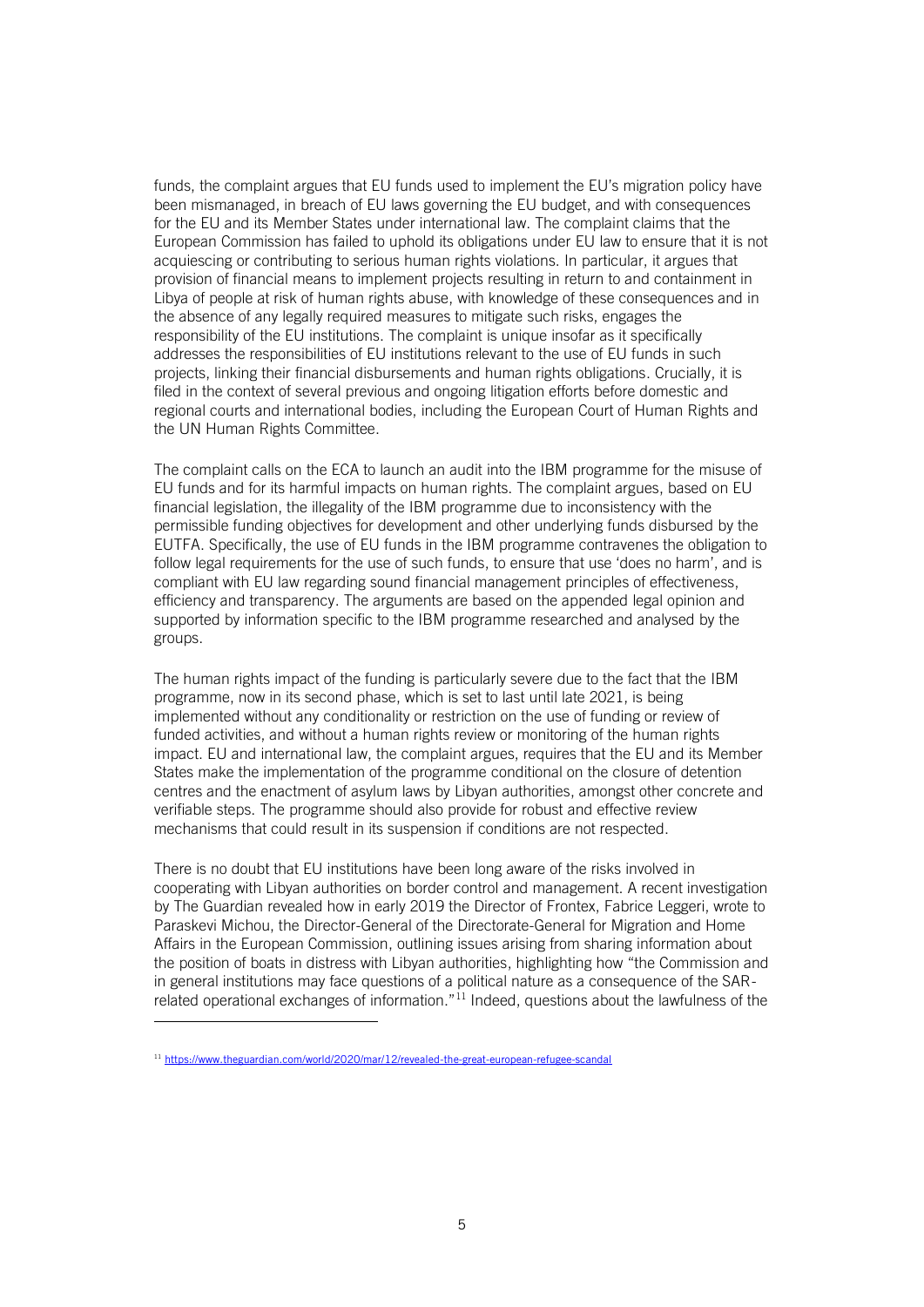cooperation have previously been asked, not only by members of civil society. As early as March 2017, a review by the UK Independent Commission for Aid Impact noted that the UK and EU work efforts to build the capacity of the LCGPS aimed at increasing the likelihood that refugees and other irregular migrants were intercepted by the LCGPS, and that those intercepted were placed in detention. The body, which reports its findings to the British Parliament, expressed concern that "the programme delivers migrants back to a system that leads to indiscriminate and indefinite detention and denies refugees their right to asylum", and concluded that the risk of UK aid causing unintended harm to vulnerable migrants, or preventing refugees from reaching a place of safety, had been inadequately assessed.<sup>12</sup> Subsequently, both the UN High Commissioner for Human Rights and the Commissioner for Human Rights of the Council of Europe expressed deep concern about the consequences of European cooperation with Libya on border control.<sup>13</sup>

In 2018, the ECA opened a first, general audit on the EUTFA, leading to the Special Report "European Union Emergency Trust Fund for Africa: Flexible but lacking focus". <sup>14</sup> In its conclusions, the ECA found that the fund's more general established objectives were too broad to efficiently steer action and measure impact; that the Commission did not comprehensively analyse needs nor the means at its disposal to address them; that the selection of projects had been fast but not fully consistent and clear; and that, while projects have started to deliver outputs, their monitoring was deficient. Among other weaknesses, the report highlighted the lack of a specific risk assessment framework, or – in the case of projects for the North of Africa – of any documented criteria for selecting project proposals. The funding of the IBM programme reveals that these concerns have now materialised.

The "action fiche" for the first phase of the IBM programme – i.e. the document summarizing its objectives and relevant plans and activities – acknowledges that "Under the existing Libyan legislation, once rescued, irregular migrants generally end up in detention centres which generate international concerns." <sup>15</sup> The action fiche for the second phase of the programme expands on this: "The treatment of migrants in Libyan detention centres is of great concern: there is a lack of food, hygiene is abhorrent and there is a situation of total despair. Equally important is the absence of a clear and verifiable system of the rule of law, which meets the international and human rights standards. Migrants in detention centres have often no access to legal process and cannot address any misuse of power. This situation has led to criticism on the current programs financed by the EU in Libya and influenced the design of this

<sup>13</sup> See, among others: OHCHR, *UN human rights chief: Suffering of migrants in Libya outrage to conscience of humanity*, November 2017[, https://www.ohchr.org/en/NewsEvents/Pages/DisplayNews.aspx?NewsID=22393](https://www.ohchr.org/en/NewsEvents/Pages/DisplayNews.aspx?NewsID=22393) and CoE Commissioner for Human Rights, *Lives saved. Rights protected. Bridging the protection gap for refugees and migrants in the Mediterranean*, June 2019[, https://rm.coe.int/lives-saved-rights-protected-bridging-the-protection-gap-for-refugees-/168094eb87](https://rm.coe.int/lives-saved-rights-protected-bridging-the-protection-gap-for-refugees-/168094eb87)

<sup>&</sup>lt;sup>12</sup> Independent Commission for Aid Impact, *The UK's aid response to irregular migration in the central Mediterranean*, 10 March 2017[, www.icai.independent.gov.uk/report/uks-aid-response-irregular-migration-central-mediterranean/](http://www.icai.independent.gov.uk/report/uks-aid-response-irregular-migration-central-mediterranean/)

<sup>14</sup> [https://www.eca.europa.eu/Lists/ECADocuments/SR18\\_32/SR\\_EUTF\\_AFRICA\\_EN.pdf](https://www.eca.europa.eu/Lists/ECADocuments/SR18_32/SR_EUTF_AFRICA_EN.pdf)

<sup>15</sup> [https://ec.europa.eu/trustfundforafrica/region/north-africa/libya/support-integrated-border-and-migration-management-libya](https://ec.europa.eu/trustfundforafrica/region/north-africa/libya/support-integrated-border-and-migration-management-libya-first-phase_en)[first-phase\\_en](https://ec.europa.eu/trustfundforafrica/region/north-africa/libya/support-integrated-border-and-migration-management-libya-first-phase_en)